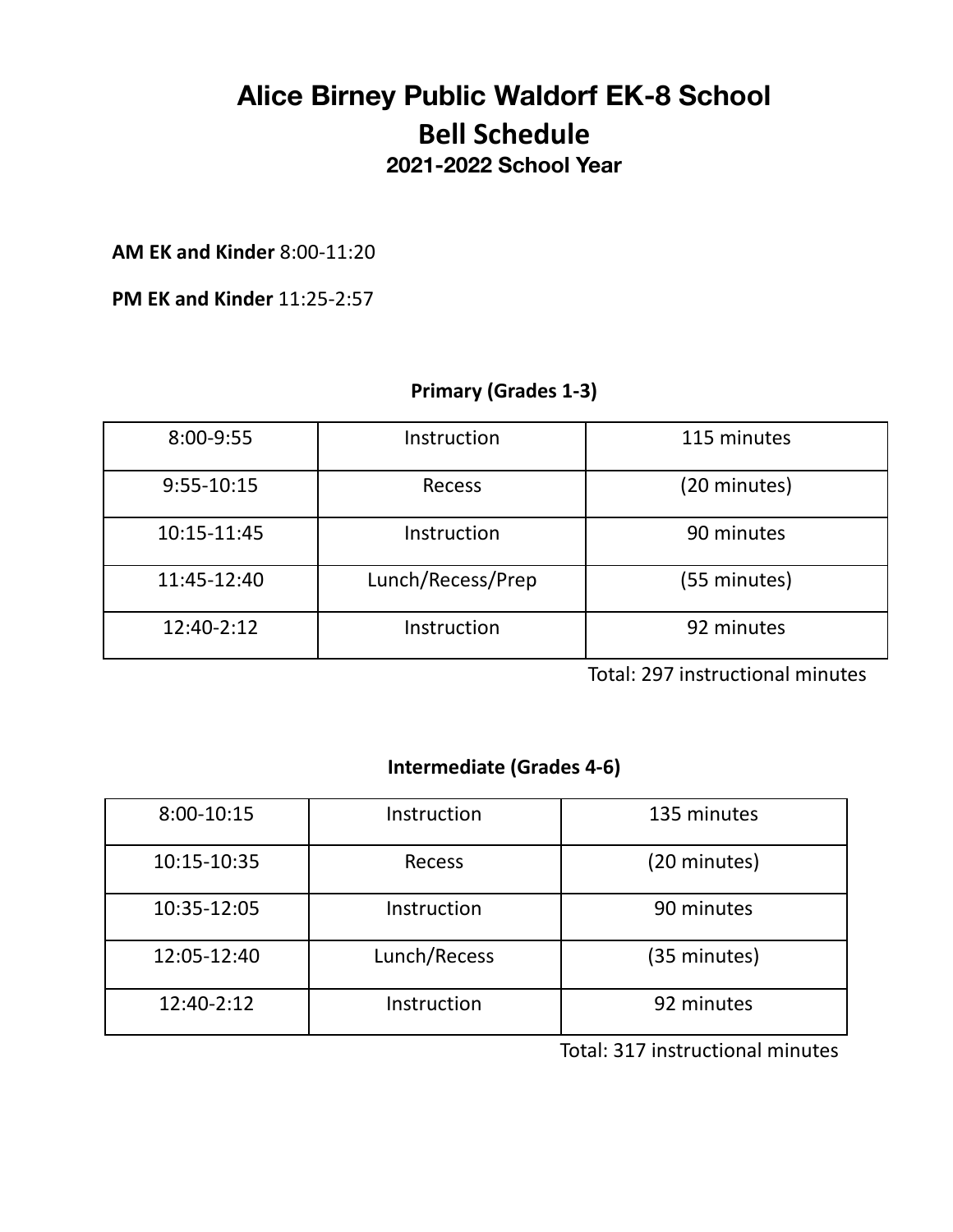# **Alice Birney Public Waldorf EK-8 School Early Thursday Bell Schedule**

**2021-2022 School Year**

**AM EK and Kinder** 8:00-11:20

**PM EK and Kinder** 11:25-1:57

#### **Primary (Grades 1-3)**

| 8:00-9:55    | Instruction       | 115 minutes  |
|--------------|-------------------|--------------|
| $9:55-10:15$ | Recess            | (20 minutes) |
| 10:15-11:45  | Instruction       | 90 minutes   |
| 11:45-12:40  | Lunch/Recess/Prep | (55 minutes) |
| 12:40-1:12   | Instruction       | 32 minutes   |

Total: 237 instructional minutes

#### **Intermediate (Grades 4-6)**

| 8:00-10:15  | Instruction   | 135 minutes  |
|-------------|---------------|--------------|
| 10:15-10:35 | <b>Recess</b> | (20 minutes) |
| 10:35-12:05 | Instruction   | 90 minutes   |
| 12:05-12:40 | Lunch/Recess  | (35 minutes) |
| 12:40-1:12  | Instruction   | 32 minutes   |

Total: 257 instructional minutes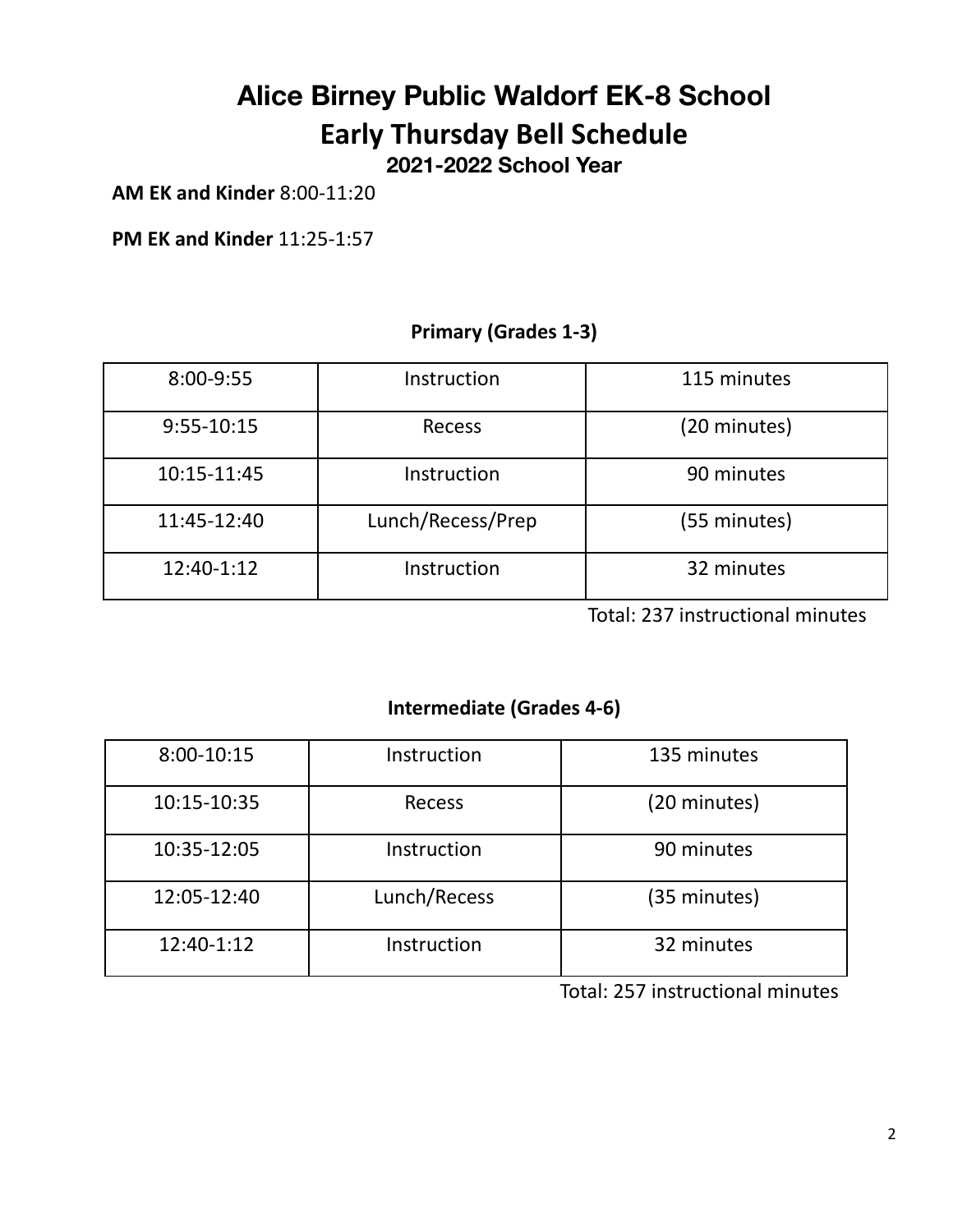### **Alice Birney Public Waldorf EK-8 School Middle School Bell Schedule (Grades 7-8) 2021-2022 School Year**

| 8:00-10:15  | Instruction    | 135 minutes  |
|-------------|----------------|--------------|
| 10:15-10:35 | Passing/break  | (20 minutes) |
| 10:35-12:34 | Instruction    | 119 minutes  |
| 12:34-1:10  | Lunch/Recess   | (36 minutes) |
| $1:10-1:12$ | Passing period | 2 minutes    |
| $1:12-2:12$ | Instruction    | 60 minutes   |

Total: 316 instructional minutes

## **Alice Birney Public Waldorf EK-8 School Middle School Early Thursday Bell Schedule 2021-2022 School Year**

| 8:00-10:15  | Instruction   | 135 minutes  |
|-------------|---------------|--------------|
| 10:15-10:35 | Passing/break | (20 minutes) |
| 10:35-12:34 | Instruction   | 119 minutes  |
| 12:34-1:12  | Lunch/Recess  | (38 minutes) |

Total: 254 instructional minutes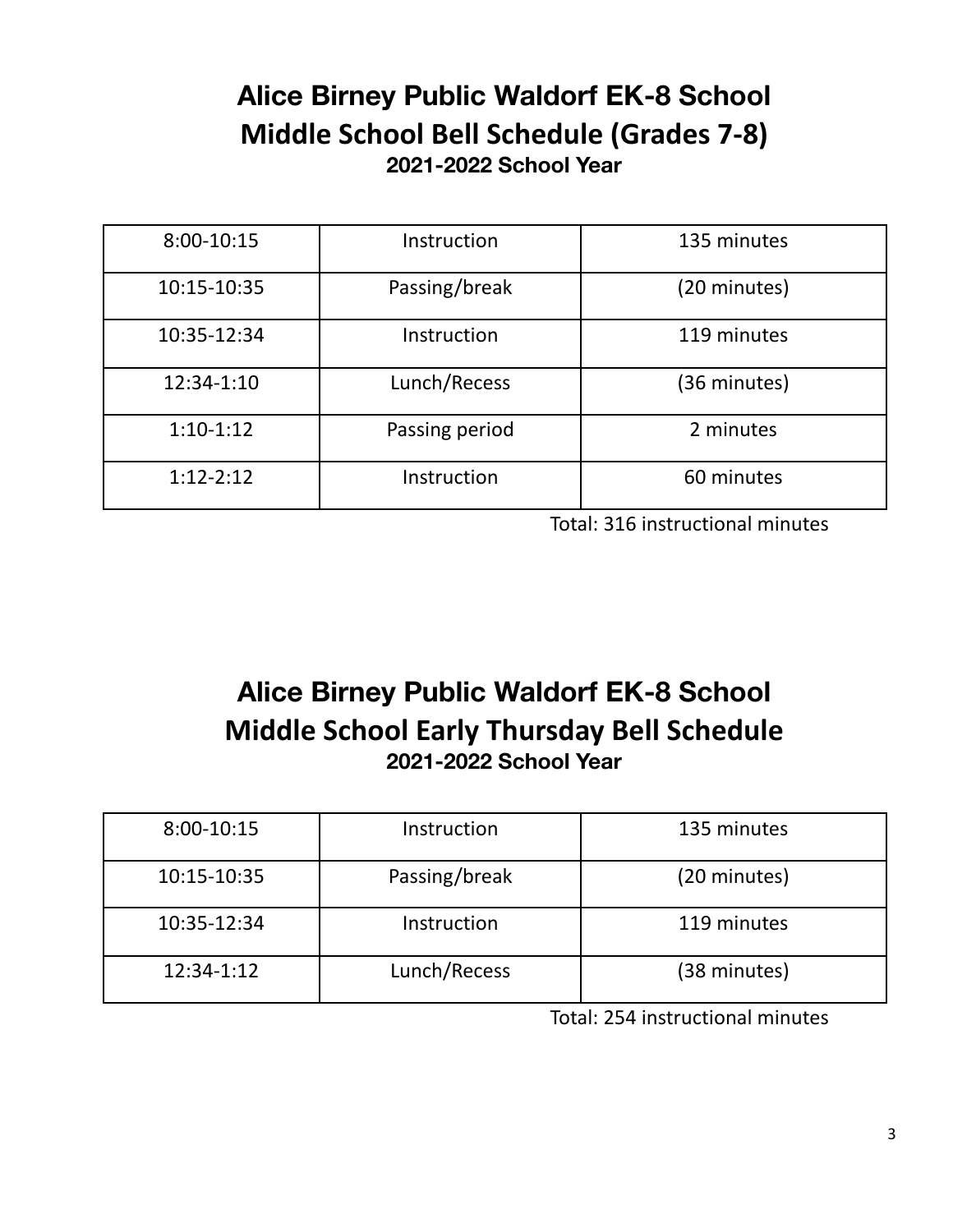### **Alice Birney Public Waldorf EK-8 School Short Day Bell Schedule 2021-2022 School Year**

**AM Kinder** 8:00-11:20

**PM Kinder** 11:25-2:57

Each Thursday, PM Kinder will be dismissed at 1:57.

### **Primary (Grades 1-3)**

| 8:00-9:55   | Instruction      | 115 minutes  |
|-------------|------------------|--------------|
| 9:55-10:20  | Recess           | (25 minutes) |
| 10:20-12:20 | Instruction      | 120 minutes  |
| 12:20       | <b>Dismissal</b> |              |
| 12:20       | Lunch            |              |

Total: 235 instructional minutes

### **Intermediate (Grades 4-6)**

| 8:00-10:14  | Instruction   | 134 minutes  |
|-------------|---------------|--------------|
| 10:14-10:30 | <b>Recess</b> | (16 minutes) |
| 10:30-12:25 | Instruction   | 115 minutes  |
| 12:25       | Dismissal     |              |
| 12:25       | Lunch         |              |

Total: 249 instructional minutes